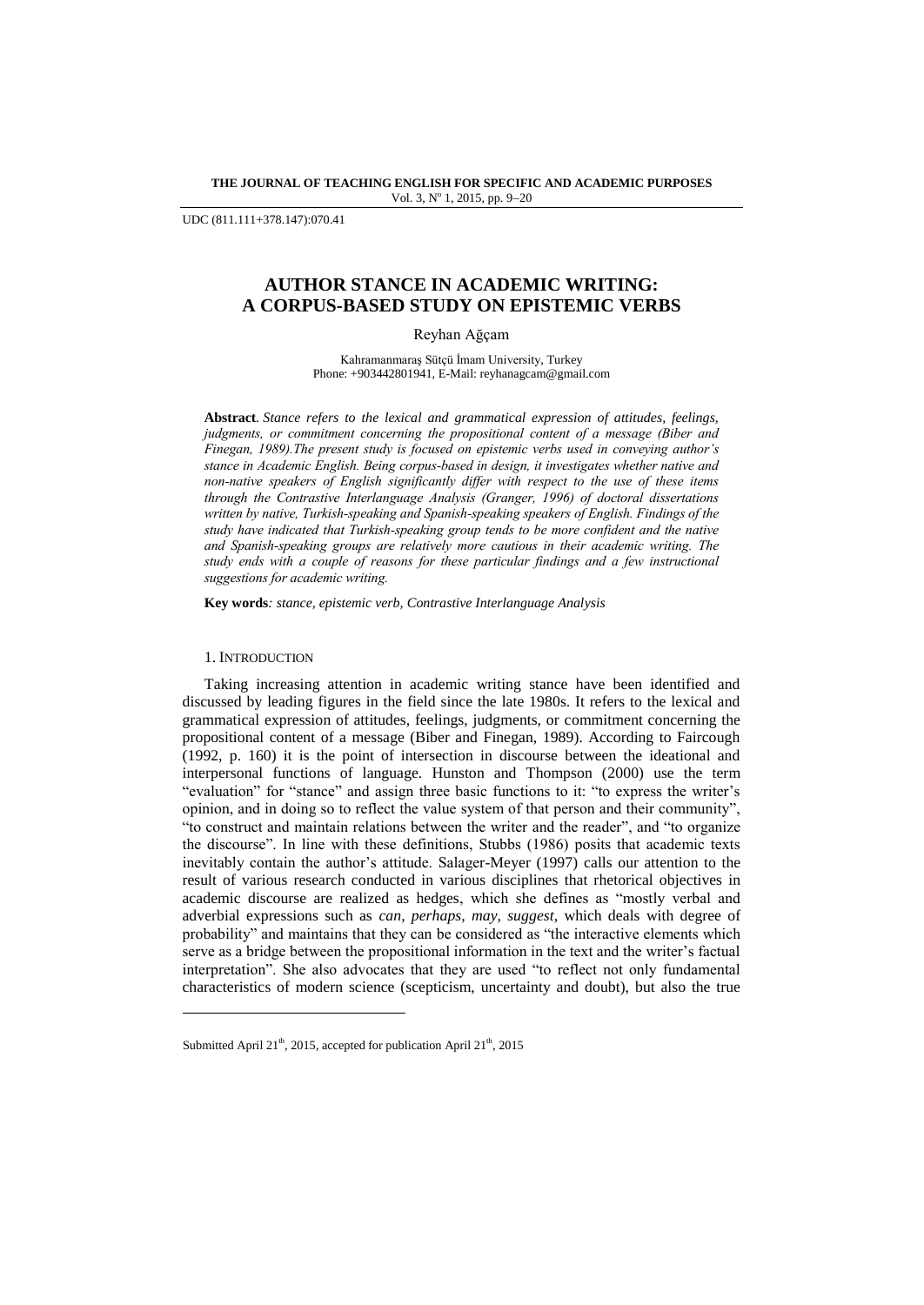state of the writer's understanding and state of knowledge." As one of the semantic categories identified by Conrad and Biber (2000), epistemic stance refers to the degree of certainty or reliability of a writer's proposition and it is conveyed through certainty and likelihood devices proposed by Biber (2006).

Table 1 Epistemic stance devices (Adapted from Biber, 2006, p. 105-113)

| <b>ESDs</b>                | E.g.                                                                                                  |
|----------------------------|-------------------------------------------------------------------------------------------------------|
|                            | Adjective + <i>that</i> -clause It is also <i>clear</i> [that their cordiality and mutual respect was |
|                            | enhanced rather than hampered by the geographical distance                                            |
|                            | between them.                                                                                         |
| Adjective + $to$ -clause   | It is still scarcely <i>possible</i> [to distinguish between an identity,                             |
|                            | securing core of tradition and a periphery open to revision].                                         |
| Adverb                     | But, what I <i>really</i> have to do though is to keep the total time                                 |
|                            | frame for each person, almost exact, to fifteen minutes.                                              |
| Noun + <i>that</i> -clause | I started out with the <i>assumption</i> [that consciousness is                                       |
|                            | complete with the ontological proof.                                                                  |
| Verb $+$ that-clause       | We recognize [that it's a real error [unclear words] because he                                       |
|                            | pursues the ideal out of this world].                                                                 |
| Verb + $to$ -clause        | Many Deep Ecologists of today seem [to define human beings]                                           |
|                            | as an alien presence on the earth.                                                                    |

Hyland (1994, p. 239) argues that epistemic devices are significant characteristics of academic writing by allowing writers to express their uncertainty concerning the factuality of their statements or to indicate deference to their ideas. A significant number of studies have been carried out on the use of stance devices so far (Ventola and Maureanen, 1990; Gosden, 1990; Hyland and Milton, 1997; McEnery and Kifle, 2002; Gabrielatos and McEnery, 2005; Biber, 2006). The present study concentrates on the use of epistemic verbs found in doctoral dissertations produced by native, Turkish-speaking and Spanish-speaking academic authors of English. It is intended to reveal whether these academic authors with different L1 backgrounds in English significantly differ from each other in certainty and likelihood expressions they use while conveying their stance to the readers.

# 2. LITERATURE REVIEW

Skelton (1988) contends that epistemic comments are widely used in the arts and sciences stressing they are found in one third or one half of the sentences. Ventola and Maureanen (1990) conducted a study with a focus on epistemic stance devices comparing Finnish-speaking learners of English and English native speakers and they concluded that the native group displayed more confidence using safe expressions of epistemic possibility in their writing. In a similar study, Gosden (1990) examined scientific research papers regarding modality markers and revealed that the markers which express writer's perception of uncertainty comprised an insignificant amount of the grammatical subjects used in the papers. Investigating MA dissertations produced in the scope of Linguistics and English Language, Gabrielatos and McEnery (2005) found that epistemic modals,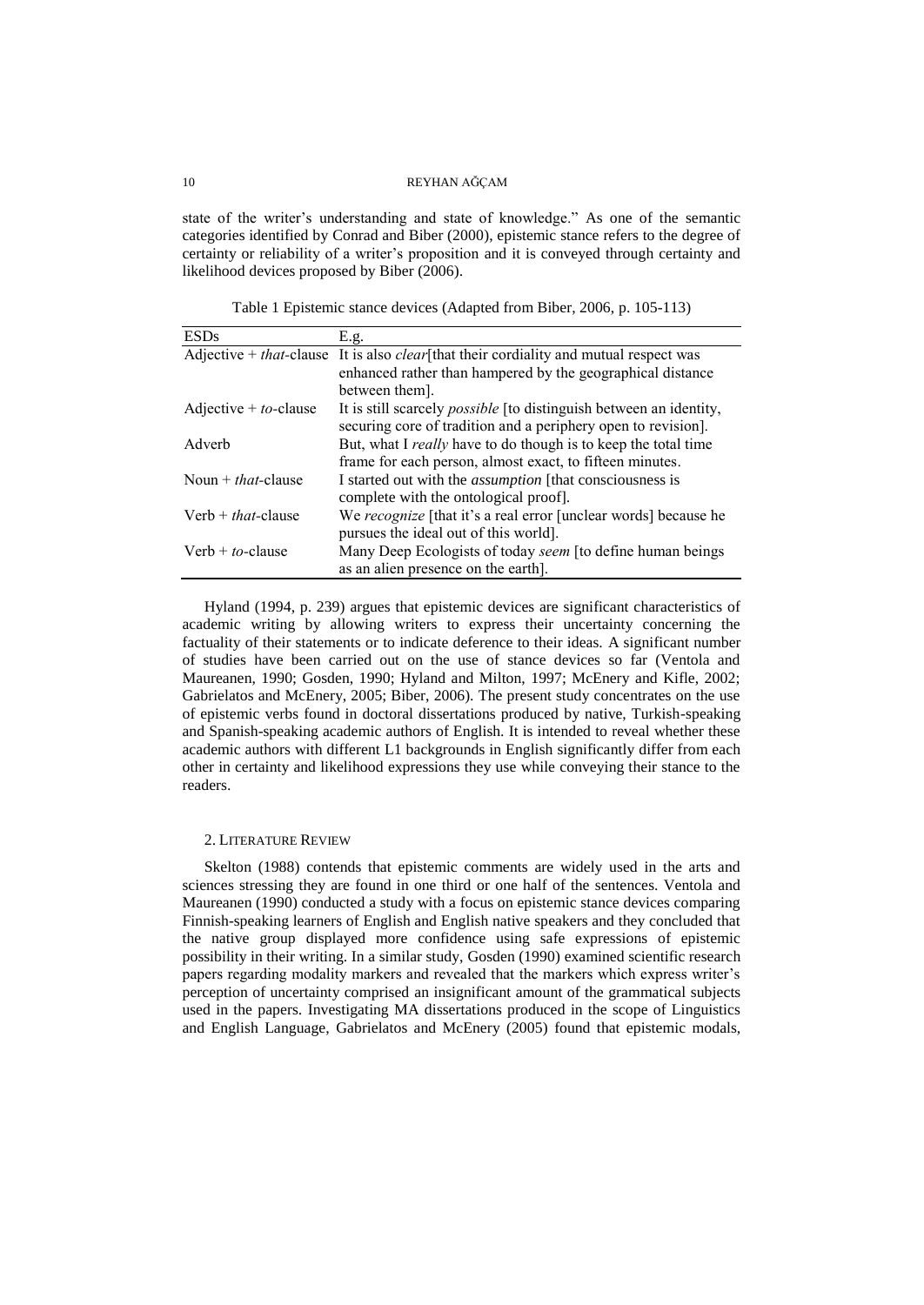epistemic adjectives and epistemic adverbs appeared more frequently in the dissertations of the native students than those written by the than non-native students. Kafes (2009) analysed research articles written by native and non-native speakers of English in terms of stance modals and reported an insignificant statistical difference between the groups concerning the use of the modals except *may*. In a corpus-based study on grammatical stance devices, Biber (2006) found that certainty verbs controlling *that-*clauses occur more common in the teacher-centred academic registers while the likelihood verbs controlling *that-*clauses appear more frequently in the student-centred academic registers. As noted in the previous section, our study focuses on the use of epistemic verbs, which are used to convey certainty and likelihood meanings, in doctoral dissertations of native and non-native academic authors of English. The following section will describe and outline research design adopted in the present study.

#### 3. RESEARCH DESIGN

# **3.1. Research questions**

This study primarily sought answers to the following research questions:

- 1. Do Turkish-speaking academic authors of English and native academic authors of English significantly differ with respect to epistemic verbs?
- 2. Do Spanish-speaking academic authors of English and native academic authors of English significantly differ with respect to epistemic verbs?
- 3. Do Turkish-speaking academic authors of English and Spanish-speaking academic authors of English significantly differ with respect to epistemic verbs?

### **3.2. Methodology**

The present study employs a corpus-based approach to investigate author stance in doctoral dissertations of native and non-native academic authors of English. Throughout the study, epistemic verbs that are mostly found in written academic registers in Biber's study (2006) were searched across the dissertations in concern. Table 2displays them in two categories.

| Epistemic verbs |                                                             |
|-----------------|-------------------------------------------------------------|
| Certainty       | conclude, demonstrate, determine, discover, find, know,     |
|                 | learn, mean, notice, observe, prove, realize, recognize,    |
|                 | remember, see, show, understand                             |
| Likelihood      | appear, assume, believe, doubt, gather, guess, happen,      |
|                 | hypothesize, imagine, predict, presuppose, presume, reckon, |
|                 | seem, speculate, suppose, suspect, tend, think              |

Table 2 Epistemic verbs (Adapted from Biber, 2006, p. 92)

# **3.3. Data**

A few stages were followed in building data. Initially, doctoral dissertations produced by Turkish-speaking Academic Authors of English (TAEs, henceforth), Spanish-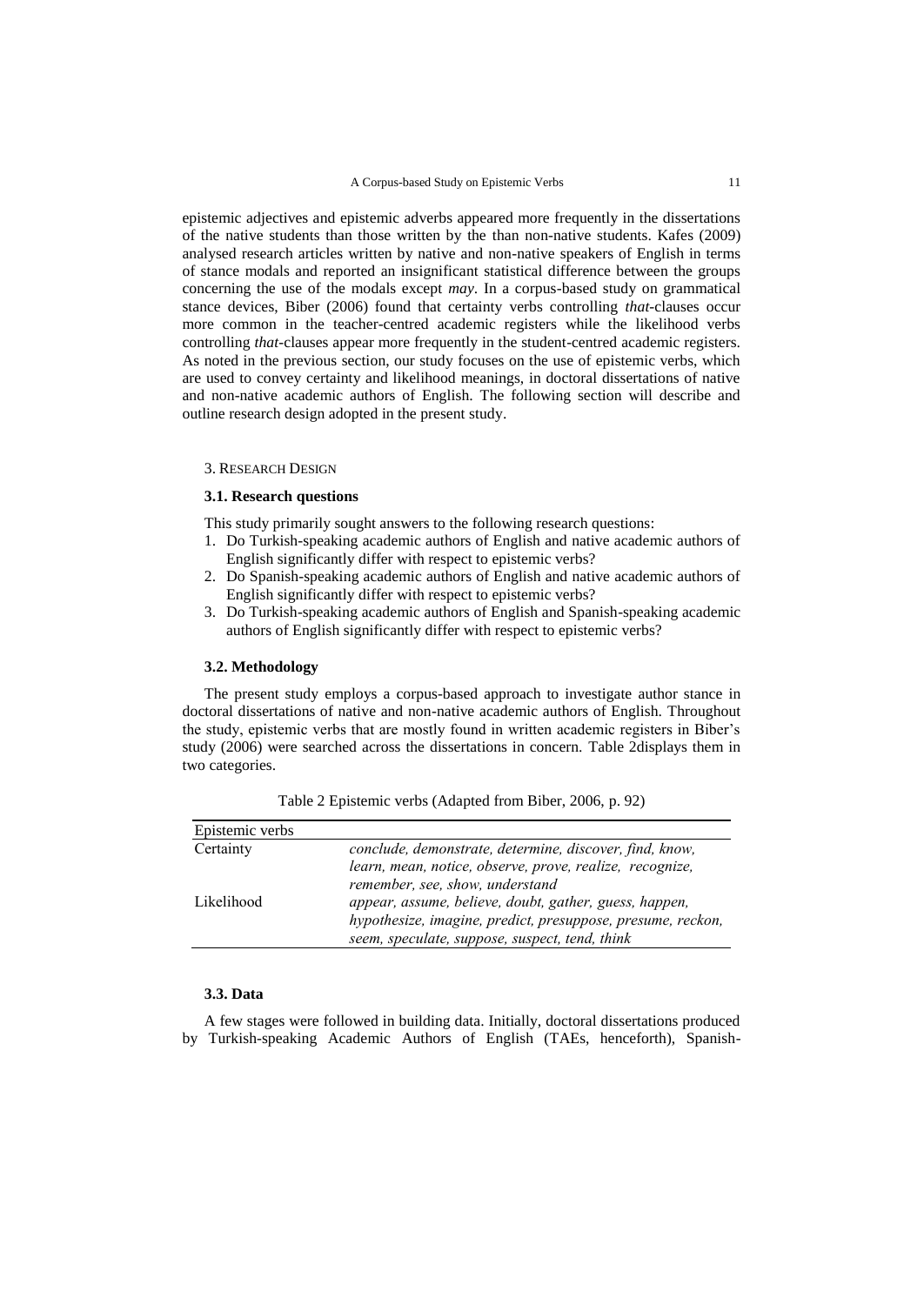Speaking Academic Authors of English (SAEs, hereafter) and Native Academic Authors of English (NAEs, henceforth) within the field of English Language Teaching, English Language and Literature, Applied Linguistics and Modern Languages were collected by the researcher. For practical reasons, the corpora were constructed with the collection of dissertations available online. Thereby, three sets of corpora were built with a total number of 133 dissertations written between 2005 and 2012 [TACE (Turkish Academic Corpus of English): 48; SACE (Spanish Academic Corpus of English): 43; NACE (Native Academic Corpus of English): 45]. Secondly, the sections *Abstract, Introduction, Review of Literature, Methodology* and *References* were excluded from the corpora. The analysis was performed through the sections *Findings, Discussion, Conclusion, Pedagogical Implications (Implications to English Language Teaching)* and *Suggestions for Further Research* of the doctoral dissertations. Lastly, all figures, paraphrases, quotations, tables, titles and subtitles were excluded from the above-mentioned sections of the dissertations in the corpora. Table 3 illustrates the size of each corpus.

Table 3 Corpus size

| Corpus      | Dissertations (N) | Size (word number) |
|-------------|-------------------|--------------------|
| <b>TACE</b> | 48                | 675.072            |
| SACE        | 45                | 668.256            |
| <b>NACE</b> | 43                | 671.475            |
| Total       | 136               | 2.014.873          |

#### **3.4. Data analysis**

Contrastive Interlanguage Analysis (CIA) (Granger, 1996) was practically used in data analysis which comprised of six stages. In the first three stages, each set of corpus was examined in its own right with respect to the epistemic verbs identified in the previous section. Subsequently, the non-native corpora were compared with the native corpus in terms of these items. Finally, TACE and SACE were compared regarding the items in question.

The first three stages of data analysis required using Wordsmith Tools 6.0, a computer software package developed (Scott, 2012), "for analysing the lexis of texts and corpora in order to produce frequency lists, to run concordance searches and calculate collocations for particular words, and to find keywords in a text and examine their distribution" (cited in Baker et al. 2006 p. 169) to count frequencies of each item in three corpora. It is noteworthy that certain items, which were likely to be confused with epistemic nouns, were distinctively analysed in order to avoid ambiguous results (e.g., *doubt, result* and *claim*). It should also be noted that all items were searched in present, progressive, past and participle forms (e.g., *see, sees, seeing, saw,* and *seen*). Finally, the items with different spellings across the forms of English were carefully investigated throughout the procedure (e.g. *analyse* in BrE and *analyze* in AmE). For the last three stages, Log Likelihood Statistics, which was previously used in significant studies carried out in the field of corpus linguistics (e.g. Granger and Rayson, 1998; Scott, 2011), was employed to make comparison among three sets of data concerning the observed and expected values for the items.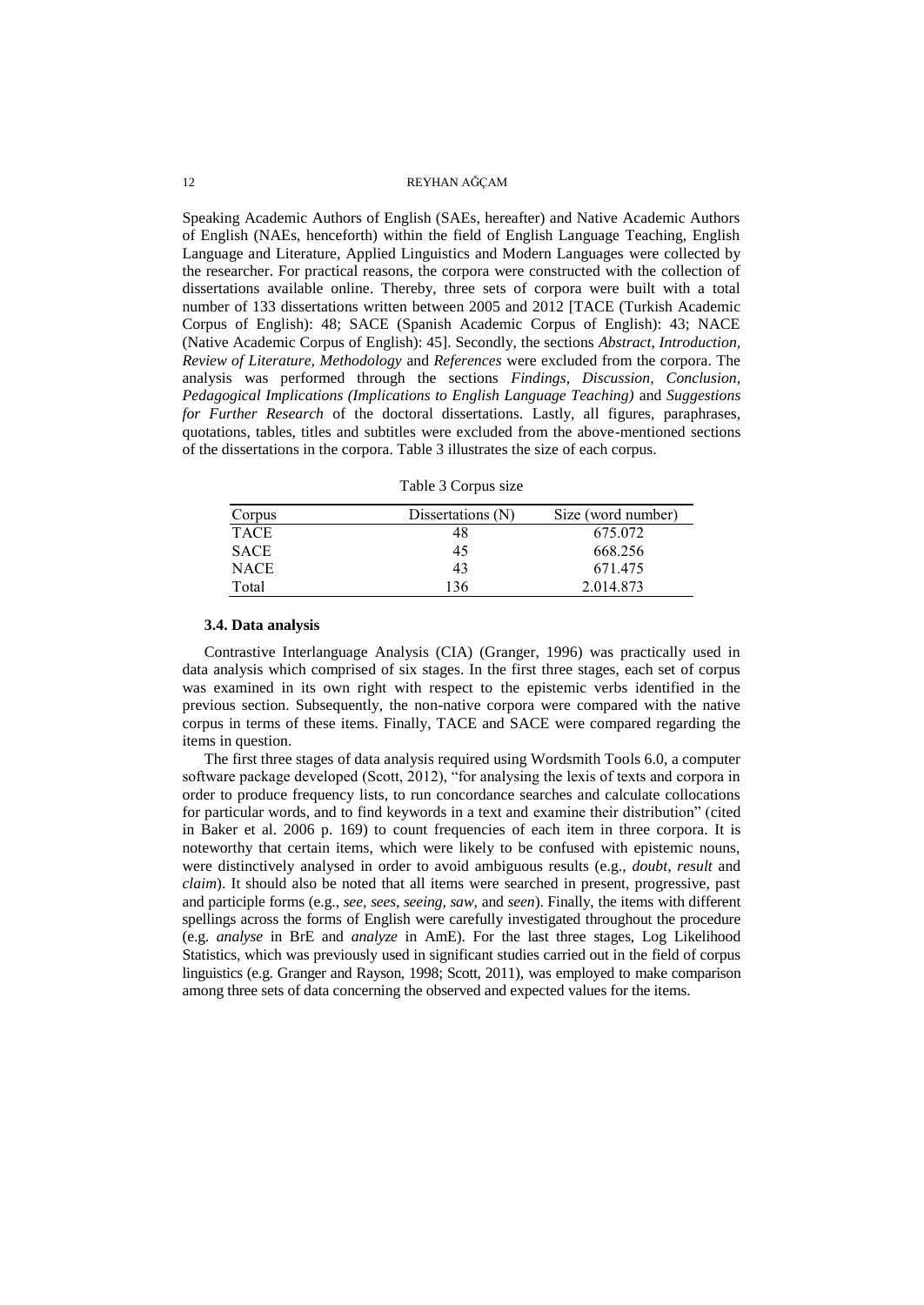#### 4. RESULTS AND DISCUSSIONS

This section offers findings obtained from the analysis of three corpora including doctoral dissertations produced by TAEs, SAEs and NAEs. Following Biber (2006), a total number of 36 English epistemic verbs were identified over three corpora (under two main categories as certainty verbs and likelihood verbs)and their frequencies were calculated via WS Tools 6.0. Then, the corpora were administered an analysis for categorical and individual epistemic verbs to see whether native and non-native authors of English significantly differ from each other with respect to the use of these items. Nevertheless, it might be useful to display epistemic verbs not found in three corpora:

e.g. I gather from your letter [that you're not enjoying your job]. I reckon [(that) I am going to get that job].

(Oxford Advanced Learner's Dictionary, 2010)

### **4.1. Epistemic verbs in three corpora**

Three corpora were compared regarding the use of 36 epistemic verbs proposed by Biber (2006). 33 out of 36 types were used in SACE, which corresponds to the highest frequency in all corpora, whereas 32 types were found in NACE and 30 in TACE. In accordance with the findings, epistemic verbs were mostly used in TACE (2920 times) while they appeared 2360 and 2022 times in NACE and SACE, respectively. Likewise, the frequency analysis has indicated that epistemic verbs were overused by TAEs and underused by SAEs in comparison with NAEs, which is illustrated in Table 4.

Table 4 Overall frequency distribution of epistemic verbs in three corpora

|                          | NACE (L1) | TACE (L2) | SACE (L2) |
|--------------------------|-----------|-----------|-----------|
| Corpus size in words     | 671.475   | 675.072   | 668.256   |
| Epistemic verb (n)       | 2360      | 2920      | 2022      |
| n per 10.000             | 35.15     | 43.25     | 30.26     |
| T/t ratio $(\%)$         | 0.04      | 0.04      | 0.03      |
| Epistemic verb types (n) | 32        | 30        | 33        |

n= raw frequency of epistemic verbs

T/t ratio= Type/token ratio; percentage of number of epistemic verbs (types) in total of words (tokens) in each corpus

As presented in Table 4, the lowest frequency was observed in SACE and the highest frequency in TACE, which entails there is an underuse in the dissertations produced by SAEs (2022 times) and an overuse in those written by TAEs against NACE in terms of epistemic verbs. The frequency ratio of epistemic verbs in NACE was measured 35.15 per 10.000 words; in other words, these items were used over 35 times in every 10.000 words in NACE. They were seen over 43 and 30 times in every 10.000 words in TACE and SACE, respectively. It is essential to utilize statistics to investigate whether the values of overuse and underuse in the non-native corpora against the native corpus are significant. Initially, overall frequencies of epistemic verbs in three corpora were counted and LL ratio was calculated to make comparisons across them regarding epistemic verbs. The first LL analysis was performed to reveal whether there is a statistically significant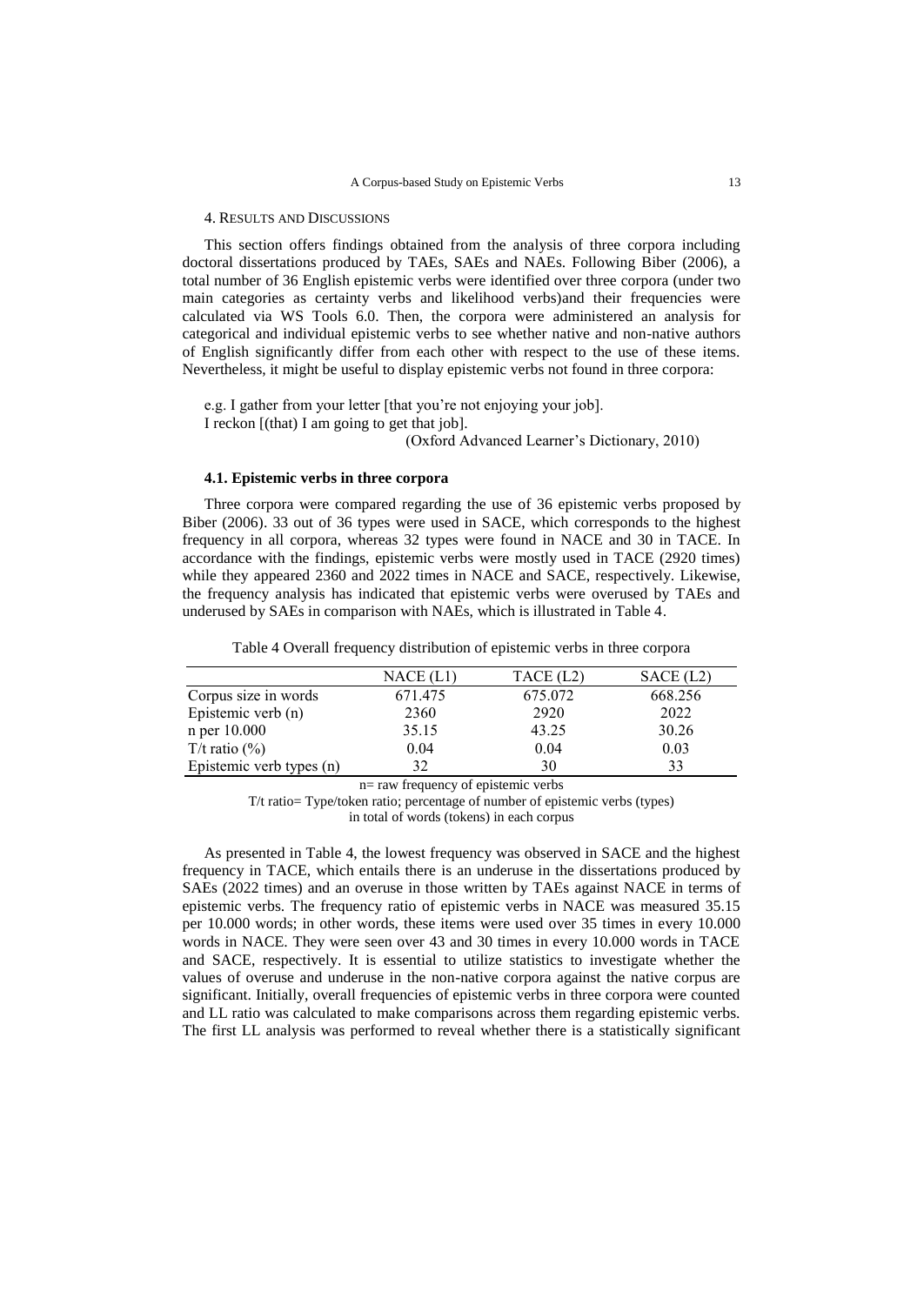difference between TACE and NACE in terms of epistemic verbs. Table 5 shows the related results.

|                                                                                                              | <b>TACE</b> | NACE | LL ratio      |  |
|--------------------------------------------------------------------------------------------------------------|-------------|------|---------------|--|
|                                                                                                              |             |      | $*_{p}< 0.05$ |  |
| Epistemic verbs                                                                                              | 2920        | 2360 | +56.55        |  |
| n=raw frequency of epistemic verbs in corpus<br>$\frac{1}{2}$ indicates example in $TACL$ relative to $NACL$ |             |      |               |  |

Table 5 LL ratio of epistemic verbs in TACE and NACE

+ indicates overuse in TACE relative to NACE

- indicates underuse in TACE relative to NACE

The results have indicated a statistically significant difference between TACE and NACE with respect to frequency of epistemic verbs (p<0.05). Then, SACE and NACE were compared regarding the overall frequency of the items, as outlined in Table 6.

| Table 6 LL Ratio of epistemic verbs in SACE and NACE |  |  |  |  |
|------------------------------------------------------|--|--|--|--|
|------------------------------------------------------|--|--|--|--|

|                                                                                                                       | <b>SACE</b> | NACE | LL ratio    |
|-----------------------------------------------------------------------------------------------------------------------|-------------|------|-------------|
|                                                                                                                       |             |      | $(*p<0.05)$ |
| Epistemic verbs                                                                                                       | າດາາ        | 2360 | $-24.50$    |
| n=raw frequency of epistemic verbs in corpus<br>$\frac{1}{2}$ indicates examse in $\mathcal{C}$ ACE moletime to MACE. |             |      |             |

+ indicates overuse in SACE relative to NACE

- indicates underuse in SACE relative to NACE

As illustrated in Table 6, the underuse in SACE against NACE was approved by LL results with a value of +24.50. Lastly, TACE and SACE were compared in order to see whether they significantly differ with respect to the use of epistemic verbs. The test results are provided in Table 7.

Table 7 LL Ratio of epistemic verbs in TACE and SACE

|                                                                    | TACE | <b>SACE</b> | LL Ratio        |  |
|--------------------------------------------------------------------|------|-------------|-----------------|--|
|                                                                    |      |             | $*_{p}< 0.05$ ) |  |
| Epistemic verbs                                                    | 2920 | 2022        | $+155.10$       |  |
| n=raw frequency of epistemic verbs in corpus<br>$\sim$ $\sim$<br>. |      |             |                 |  |

<sup>+</sup> indicates overuse in TACE relative to SACE

- indicates underuse in TACE relative to SACE

It is seen that epistemic verbs were used in TACE much more frequently than SACE, which was approved by a +155.10 LL value. Hitherto, frequency categories of epistemic verbs across three corpora as well as the LL results obtained from the analyses of the native and non-native corpora have been presented. As this is not considered adequate to account for whether these devices tend to convey the meaning of "certainty" or "likelihood" throughout the works they appeared, as a further analysis, the non-native corpora were individually compared with the native corpus and with each other with regard to certainty and likelihood verbs.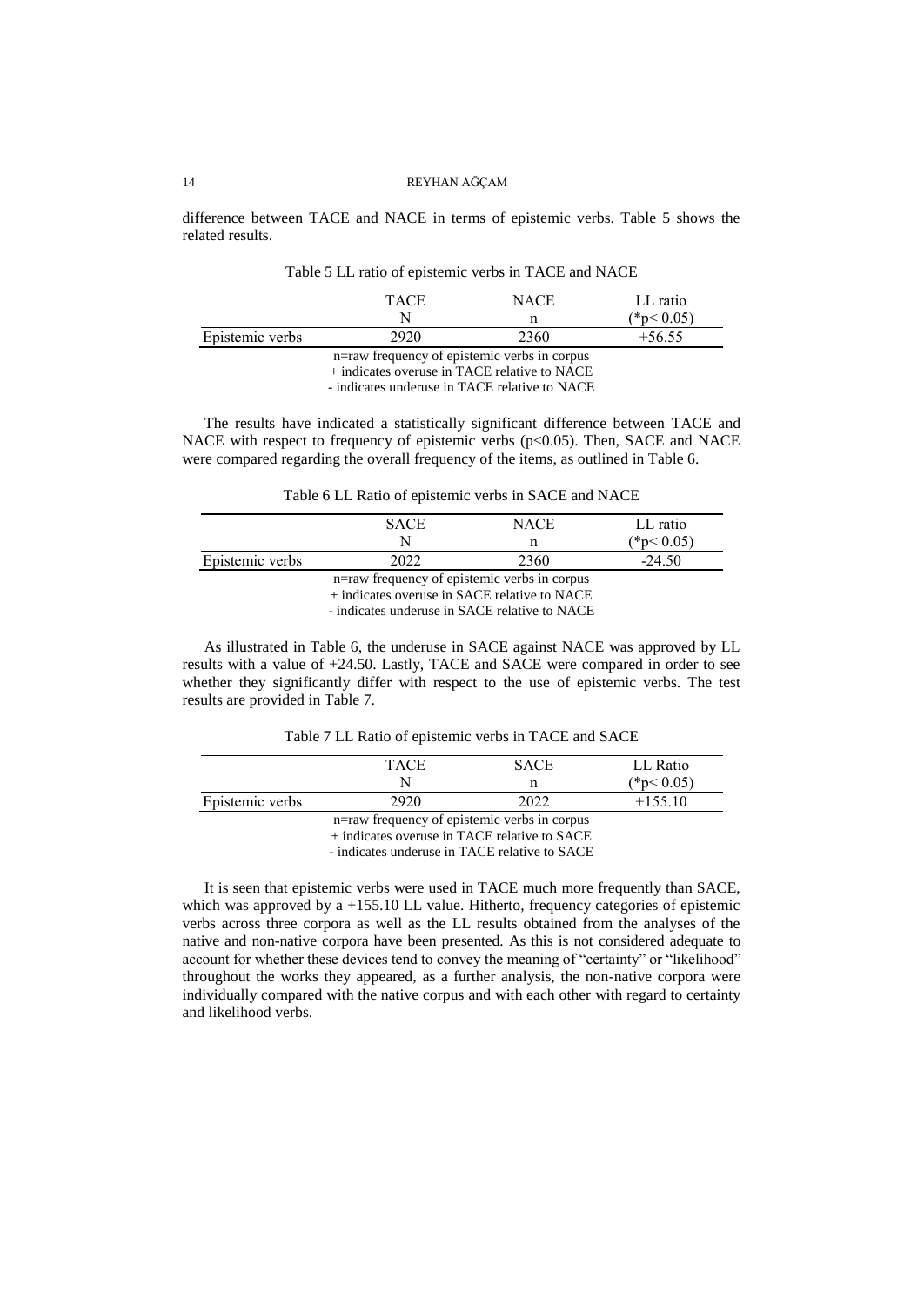#### *4.1.1. Certainty and likelihood verbs in three corpora*

This section presents the results of the analysis administered to three corpora to investigate whether they significantly differ in the use of certainty and likelihood verbs. Figure 1 demonstrates the related results.





As suggested in Figure 1, TACE revealed to be only corpus where certainty verbs occurred more frequently than likelihood verbs. However, three corpora relatively differ from each other in the use of certainty and likelihood items. Certainty verbs appeared most frequently in TACE and least frequently in SACE, which leads us to the conclusion that they were overused by TAEs and underused by SAEs against the native group. Likelihood verbs, on the other hand, were most frequented in NACE (1265 times). They were slightly less frequented in the non-native corpora.

The most frequently used certainty verb across three corpora is *show*, which appeared 616 times in TACE, 502 times in NACE and 314 times in SACE. It is noteworthy that show constitutes approximately 50% of the certainty verbs in NACE, 36% in TACE and 35% in SACE. The following statements are taken from each corpus to exemplify the item in concern.

e.g. [Overall, the spoken narrative results have *shown* that more than any other tense English and German low group learners use the PC in perfective contexts.]

Extracted from <NACE-UE-2008-FCK>

[The results of the ANOVA analysis *showed* that there was a significant difference among the level of anxiety of student teachers from different departments.] Extracted from <TACE-AU-2010-MA>

[There is a growing body of research in cognitive psychology *showing* that mental representations of perceptual experience are central to cognition.] Extracted from SACE-UG-2011-JMUG>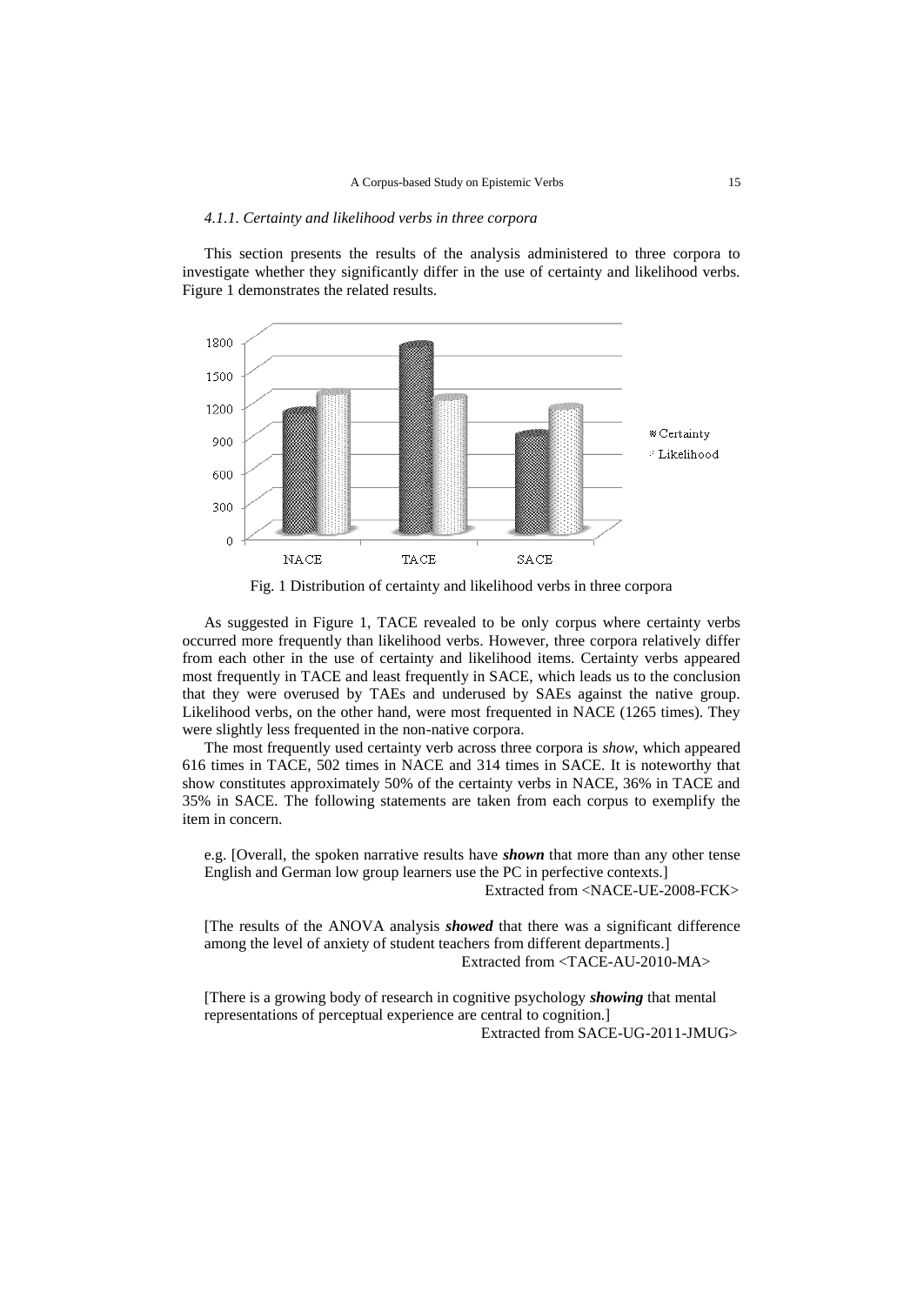Since certainty verbs in three corpora mostly comprised of only one type, it might be practical to use another figure to provide a clearer picture of the other certainty verb types found across the corpora in concern. Figure 2 illustrates the frequency distribution of the individual certainty verbs except *show* in three corpora.



Fig. 2 Certainty verbs excluding *show* in three corpora

Being the second most frequented certainty verb following *show* in both NACE and SACE, *mean* was the third most frequently used item in TACE. *See*, on the other hand, was mostly preferred by TAEs with a frequency of 223 while it was used 70 and 50 times by NAEs and SAEs, respectively. *Demonstrate* was used by NAEs much more frequently than both non-native groups.

Likelihood verbs were mostly found in NACE, corresponding to the fact that they were underused by both non-native groups in comparison to the native group.

Similar to the case for certainty verbs, not a balanced distribution was observed concerning the use of likelihood verbs in three corpora. *Seem* revealed the mostly used likelihood verb in three corpora. It was mostly preferred by SAEs (646 times) while it was used by TAEs and NAEs relatively less often (549 times and 488 times, respectively). The followings are extracted from each corpus to illustrate the item in concern.

e.g. [During the time they are supposed to be describing the worst day of their life, they don't *seem* to be understanding what they're doing.]

Extracted from <NACE-UI-2012-EJE>

[At a time when color-blind ethics *seemed* to be the norm in 1990s middle-class America, race continued to be ardently discussed in the jazz sphere.]

 Extracted from SACE-UCM-2012-CAR> [The results seem to reveal that Turkish EFL learners have somesort of sensitivity to some situational factors when requesting in English.]

Extracted from <TACE-AU-2008-AZG>

As in the case of certainty verbs, it is considered useful to illustrate likelihood verbs excluding *seem* to get a better understanding into their distribution across three corpora. Figure 3 offers the distribution in question.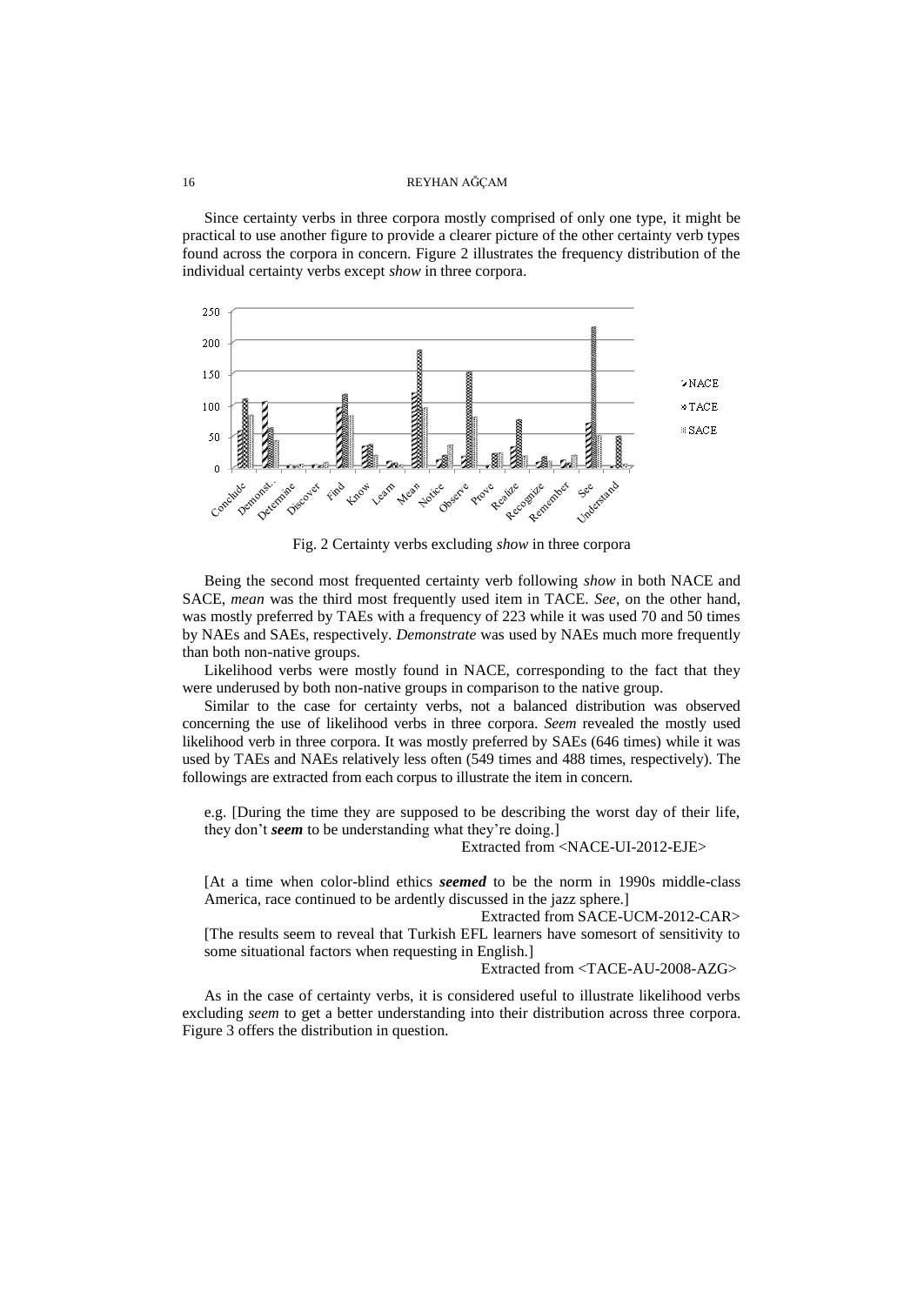

Fig. 3 Likelihood verbs excluding *seem* in three corpora

Three corpora seem to differ from each other in the distribution of most likelihood verbs. As a matter of fact, they bear similarities only in the use of the least frequented items such as *doubt, imagine, presume* and *presuppose*. An interesting finding of the study might be that the likelihood verb *appear* was extensively used in the native corpus while it was found much less frequently in the non-native corpora. Another interesting finding might have to do with the use of *believe* and *think*. Namely, they revealed among the mostly used likelihood verbs in TACE whereas they were used relatively less frequently in both NACE and SACE.

Finally, a log likelihood test was run to three corpora to find out whether the underuse values found in non-native corpora against the native corpus are statistically significant and whether there is a statistically significant difference between TACE and SACE regarding the categories of epistemic verbs. The first test was administered to TACE and NACE and the related results are shown in Table 8.

| Epistemic verbs  | TACE | NACE | LL ratio    |
|------------------|------|------|-------------|
|                  |      |      | $(*p<0.05)$ |
| Certainty verbs  | 1700 | 1095 | $+128.79$   |
| Likelihood verbs | 220  | 1265 | $-1.07$     |
|                  |      | .    |             |

Table 8 LL ratio of certainty and likelihood verbs in TACE and NACE

n=raw frequency of epistemic verbs in corpus

+ indicates overuse in TACE relative to NACE

- indicates underuse in TACE relative to NACE

As can be seen in Table 8, certainty verbs were significantly overused in TACE against NACE, which was confirmed with a +128.79LL value. Likelihood verbs, on the other hand, reveal to be slightly underused in TACE. Namely, they occurred 1220 times in TACE while they were seen 1265 times in NACE. It was again approved by LL results (-1.07 LL value). The results of the analysis made between SACE and NACE are shown in Table 9.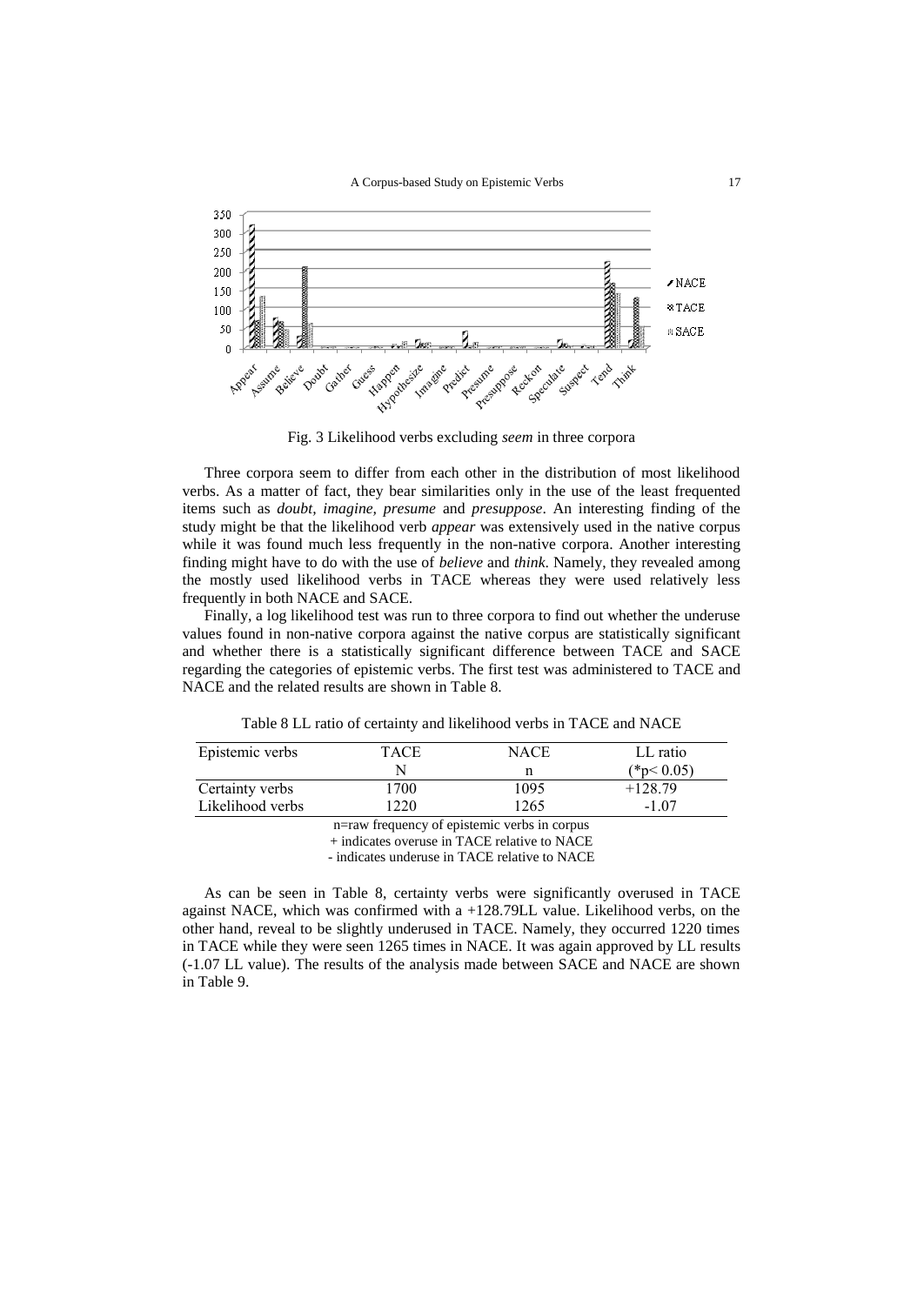| Twice the ratio of certainty and intentious veros in britch and ration |             |             |             |  |  |
|------------------------------------------------------------------------|-------------|-------------|-------------|--|--|
| Epistemic Verbs                                                        | <b>SACE</b> | <b>NACE</b> | LL ratio    |  |  |
|                                                                        | N           |             | $(*p<0.05)$ |  |  |
| Certainty verbs                                                        | 889         | 1095        | $-20.45$    |  |  |
| Likelihood verbs                                                       | 134         | 265         | $-6.54$     |  |  |

Table 9 LL ratio of certainty and likelihood verbs in SACE and NACE

n=raw frequency of epistemic verbs in corpus + indicates overuse in SACE relative to NACE

- indicates underuse in SACE relative to NACE

Table 9 suggests that both certainty and likelihood verbs were underused in SACE against NACE and these findings were approved by LL results. The results of the test administered to TACE and SACE are displayed in Table 10.

Table 10 LL ratio of certainty and likelihood verbs in TACE and SACE

| Epistemic Verbs                              | TACE | <b>SACE</b> | LL ratio    |  |  |
|----------------------------------------------|------|-------------|-------------|--|--|
|                                              |      |             | $(*p<0.05)$ |  |  |
| Certainty verbs                              | 1700 | 889         | $+250.21$   |  |  |
| Likelihood verbs<br>1220<br>1134<br>$+2.33$  |      |             |             |  |  |
| n=raw frequency of epistemic verbs in corpus |      |             |             |  |  |

+ indicates overuse in TACE relative to SACE

- indicates underuse in TACE relative to SACE

Table 10 clearly shows that both certainty and likelihood verbs were significantly overused in TACE against SACE. Namely, certainty verbs were preferred 1700 times by TAEs while they were used 889 times by SAEs. In a similar vein, likelihood verbs occurred 1220 times in TACE whereas they were found 1134 times in SACE. Both results were confirmed by LL results ( $p < 0.05$ ).

# 5. CONCLUSION

In this particular study, epistemic verbs in doctoral dissertations written by TAEs (Turkish-Speaking Academic Authors of English), NAEs (Native Academic Authors of English) and SAEs (Spanish-speaking Academic Authors of English) were analysed through the quantitative analysis method. Largely, it has been found that 2 out of 36 types were not found in any corpora. This section presents the evaluation of research questions, implications to language teaching and a couple of suggestions for further research.

# **5.1. Evaluation of research questions**

The first research question of the study was posed to reveal whether TAEs and NAEs significantly differ with respect to the use of epistemic verbs. The findings have shown that TAEs used epistemic verbs in their dissertations much more frequently than NAEs, which was confirmed with the results of statistical analysis  $(p<0.05)$ . As for the categories of epistemic verbs, a significant overuse was observed in TACE against NACE regarding the use of certainty verbs, while an underuse was found in TACE against NACE in that of likelihood verbs, which was also approved by statistical results. That is, TAEs are more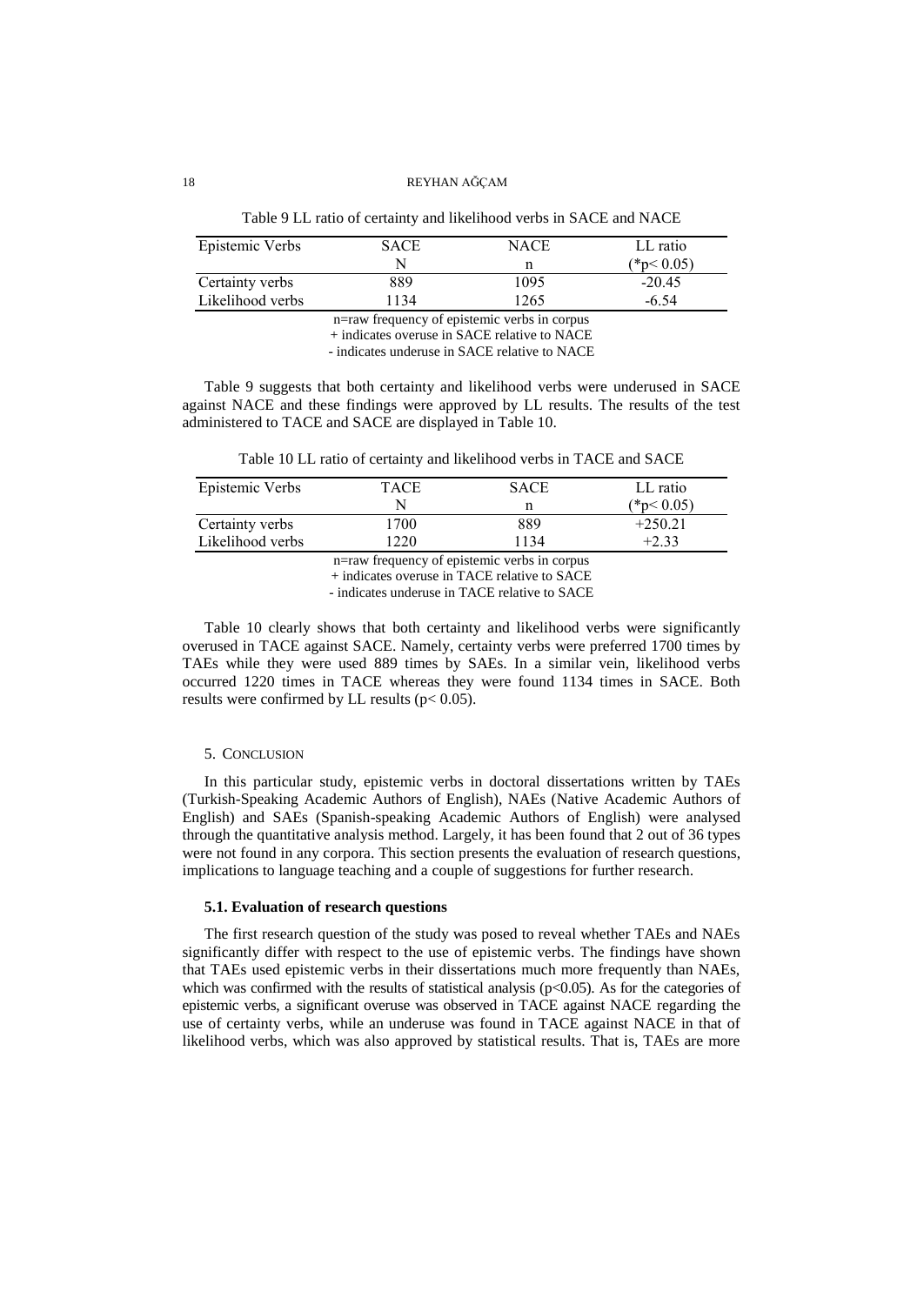confident with their predictions, while NAEs are more tentative in expressing themselves while writing academically.

The second question was intended to find out whether SAEs and NAEs significantly differ in terms of epistemic verbs. It has been observed that both certainty and likelihood verbs were employed less frequently in SACE than in NACE, which indicates an underuse in SACE against NACE in the categories in concern. The statistical results have approved both findings. On the contrary to the case between TAEs and NAEs, SAEs have proved more cautious in their writing when compared to the native group.

The third question investigated whether TAEs and SAEs significantly differ concerning the use of epistemic verbs. As in the case between TACE and NACE, it has been revealed that both certainty and likelihood verbs were notably more frequented in TACE than in SACE, which was approved by a statistically significant difference between TAEs and SAEs with regard to the use of these verbs. As a natural outcome of the above-mentioned two findings, TAEs tend to use more confident expressions while SAEs prefer likelihood ones in their academic writing.

Considering the fact that all sets of corpora investigated in the study included doctoral dissertations of advanced learners of English, one cannot attribute the findings to the proficiency level of the writers. They, rather, might have to do with cultural differences or thought patterns between the community they were born and raised and the one of which spoken language they have learned as a second/ foreign language.

# **5.2. Implications to language teaching**

While there is clear pedagogical justification for assisting learners to develop an awareness of the significance hedging and the principles of its correct use, tentative language continues to be an important source of pragmatic failure in the writing of second language science students (Hyland, 1994, p. 239).This particular finding reported by Hyland here cannot be confined to the analysis of papers written by science students; that is, it has also been obtained from other research conducted on such kind of papers produced by students studying social sciences. Namely, our study has indicated that TAEs are more confident with their predictions whereas the other two groups are inclined to use more tentative expressions in their writing. This might be attributed to the fact that dissertations investigated in this study might have been written by students who had never taken a course such as academic writing as it is not offered as a compulsory part of curriculum in most of the graduate programmes in Turkey. So, it might be suggested that academic writing be included into the curricula of these programmes as a compulsory course whereby principles of writing scientific papers could be presented in detail and the students should be expected to pass the course in concern prior to writing their dissertations.

## **5.3. Suggestions for further research**

The present study is limited to the investigation of doctoral dissertations written by Turkish-speaking, Spanish-speaking and native academic authors of English between 2005 and 2012. It is also limited to the field of English Language Teaching, English Language and Literature, Applied Linguistics and Modern Languages. In order to attain more generalizable results, further research might involve investigating broader corpora thatcomprise spoken and/or writtenproductionsof non-native academic authors of English and that are produced inother disciplines.